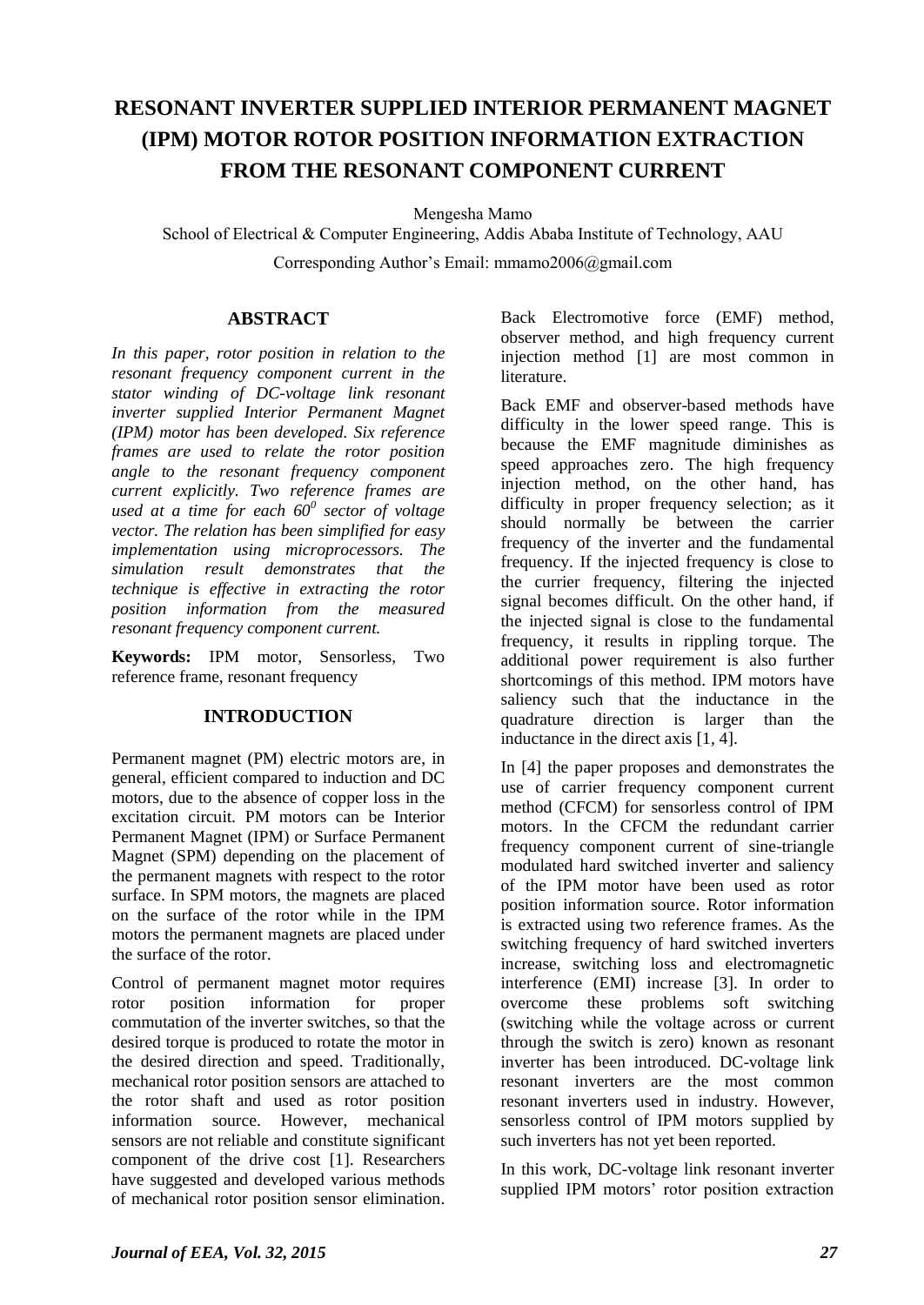technique from measured resonant frequency component current has been developed. IPM motors' saliency and the resonant frequency component current in the stator windings are used as rotor position information source. Three sets of reference frames are used to simplify the extraction of rotor position angle for implementation.

### **INDUCTANCE VARIATION WITH ROTOR POSITION**

If the three-phase stator windings of an IPM motor are replaced by two-phase imaginary windings, one along phase-u axis  $(\alpha$ -axis) and the other at  $90^{\circ}$  ( $\beta$ -axis) degrees ahead of phaseu axis, and the direct-axis of the rotor is at angle  $\theta$  from the phase-u axis, the self inductance of the two windings can be expressed by equations (1a) and (1b) [4]. Similarly, if the three-phase winding is replaced by similar two-phase winding, one at  $45^{\circ}$  ( $\alpha'$ -axis) and the other at 135<sup>0</sup> ( $\beta'$ -axis) from phase-u winding axis, the self inductance of the new windings can be shown to be as in Equ. (2a) and Equ. (2b).

$$
L_{s\alpha}(\theta) = L_{sum} - L_{diff} \cos(2\theta)
$$
 (1a)

$$
L_{s\beta}(\theta) = L_{sum} + L_{diff} \cos(2\theta)
$$
 (1b)

$$
L_{s\alpha'}(\theta) = L_{sum} - L_{diff} \sin(2\theta)
$$
 (2a)

$$
L_{s\beta'}(\theta) = L_{sum} + L_{diff} \sin(2\theta)
$$
 (2b)

Where; 
$$
L_{sum} = (\frac{L_d + L_q}{2})
$$
 and  $L_{diff} = \frac{L_q - L_d}{2}$ 

Where,  $L_d$  is the direct axis inductance and  $L_q$  is the quadrature axis inductance,  $\theta$  is the angle between the rotor direct axis and the phase-u winding axis.

Therefore, if the inductance of the imaginary windings at the four axes are monitored the rotor position can easily be obtained from Equ. (3) [4].

$$
\theta = \frac{1}{2} \tan^{-1} \left( \frac{L_{S\beta'} - L_{S\alpha'}}{L_{S\beta} - L_{S\alpha}} \right)
$$
 (3)

Similarly, various axes can be selected to simplify the rotor position angle expression in terms of the self-inductance values of imaginary windings at the axes. The general expression for self-inductance value at an x-axis, which is  $\theta_{x}$ from phase-u axis, is expressed as in Equ. (4).

$$
L_{sx}(\theta_x) = L_{sum} - L_{diff} \cos(2\theta + 2\theta_x)
$$
 (4)

The proper axes, with self inductance given by Equ. (4), for effectively extracting the rotor position from resonant frequency component currents are presented in the following section.

## **ROTOR POSITION ANGLE AND THE RESONANT CURRENT**

#### **The Resonant Voltage and Reference Frame Selection**

In Fig. 1, an actively clamped resonant DC-link inverter is shown. The resonant inverter generates pulses at the resonant frequency across capacitor *C<sup>r</sup>* [5].



#### Fig. 1: Resonant Inverter supplying an IPM motor (Source: [5])

The voltage magnitude is controlled by the number of pulses, as opposed to the pulse width in PWM inverters. The natures of pulses during the possible switch combinations of Fig. 1 are demonstrated in Fig. 2.

In Fig. 2, column two, three, four, five, six and seven correspond to the voltage vectors generated in  $0^0$ ,  $60^0$ ,  $120^0$ ,  $180^0$ ,  $240^0$ ,  $300^0$  from phase-u axis. Corresponding to the six voltage vectors, the resonant frequency component voltage across the three-phase stator windings can be given as the second, third and fourth columns of *table-1*, where  $V_m$  and  $\omega_r$  are the resonant frequency component peak voltage and the resonant frequency in rad/sec, respectively.

The three phase windings can be replaced by two imaginary phase windings supplied by voltages of equal magnitude, as shown in columns five and six, if the reference frames in the last column are used.

Therefore; reference frames given in the last column of table-1, are selected for the various sectors as follows.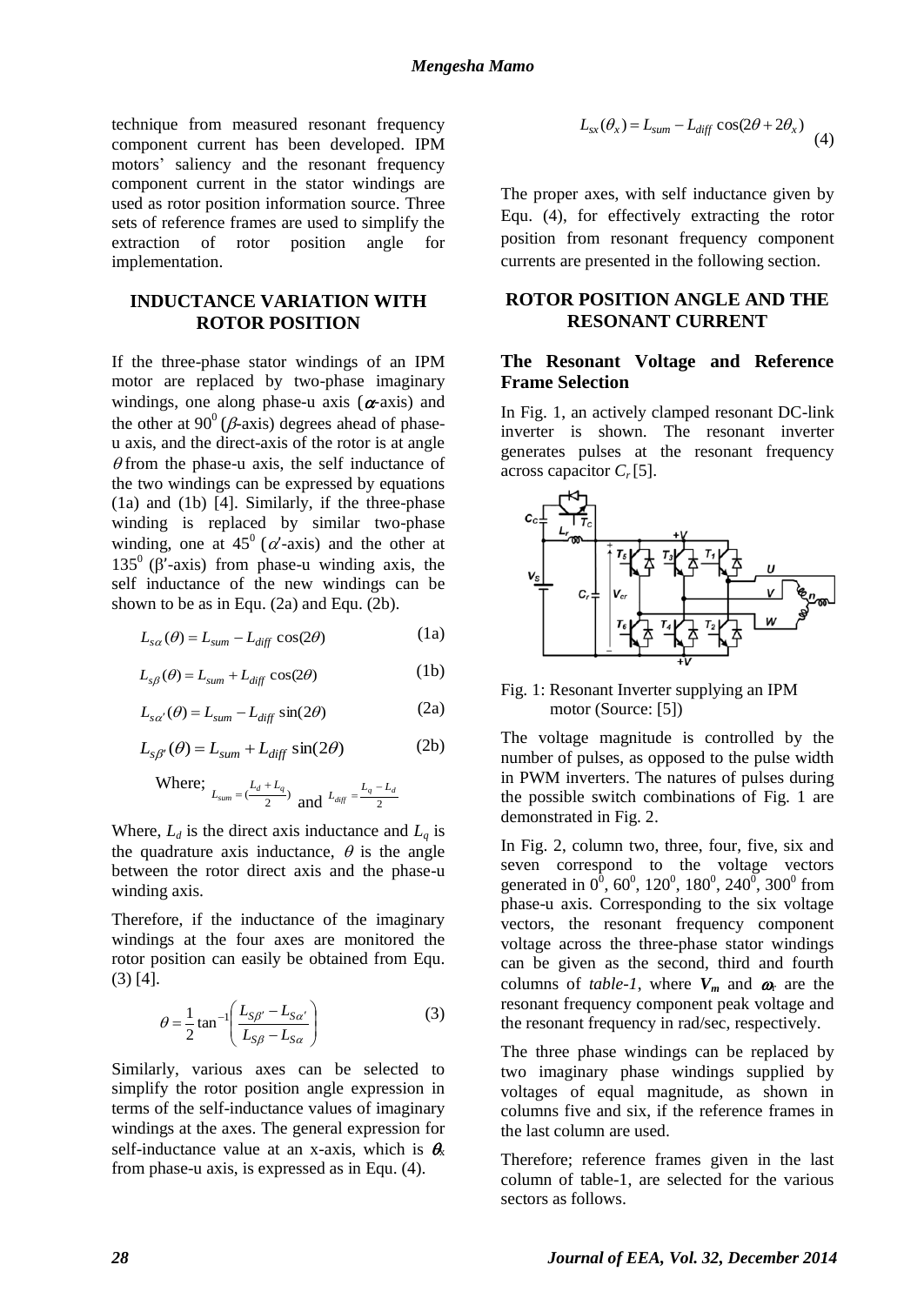For sector-1  $45^{\circ}$ -135<sup>°</sup> and  $105^{\circ}$ -195<sup>°</sup>, for sector-2 105<sup>0</sup>-195<sup>0</sup> and 165<sup>0</sup>-195<sup>0</sup>, for sector-3 165<sup>0</sup>- $255^{\circ}$  and  $225^{\circ}$ -315<sup>°</sup>, for sector-4  $225^{\circ}$ -315<sup>°</sup> and  $285^0$ -15<sup>0</sup>, for sector-5  $285^0$ -15<sup>0</sup> and  $345^0$ -75<sup>0</sup>, and for sector-6  $345^{\circ}$ -75 $^{\circ}$ and  $45^{\circ}$ -135 $^{\circ}$ . Sectors one to sector six refers to space between two consecutive voltage vectors from left to right on Fig. 2. Note that, a voltage vector in a sector is generated by proper combination of the two adjacent voltage vectors.

# **Inductance Value at Selected Reference frames**

The self inductance value of the imaginary windings at the six reference frames are given in Table-2, below. Note that all have the same form and are functions of the rotor position angle. The constant component of the self inductance value at the selected axes can be eliminated by combining two axes as shown in the last column of Table-2. Then, the adjacent two reference frames can be used to solve for the rotor position angle, as shown inTtable-3, if the inductance values at the corresponding four axes values are known.

Measurement of the inductance of the imaginary axes is not straight forward and this makes. use of the above expressions for rotor position angle determination a bit difficult. In the following sub-section indirect measurement of inductance value using the resonant frequency component current is developed.

# **Rotor Position angle Relation to Resonant Current**

The voltage equations of the resonant frequency component in the imaginary windings can be used to relate the rotor position angle to the resonant current. The resistance of the imaginary coils is neglected compared to the inductive reactance, which is very high because of high frequency. It can be shown that the voltage equation of the imaginary windings at angle x and  $x+90^\circ$  can be given by Equ. (5).

For non-singular inductance matrix in Equ. (5), the current can be solved for as in Equ. (6) which can be reduced to Equ. (7), below, for selected instants, instants at which the voltage  $v_x$ is at its positive peak. At this instant  $v_{x+90}$  is at its negative peak with magnitude equal to  $v<sub>x</sub>$ . One can sum up Equ. (7a) and Equ. (7b), resulting in Equ. (8), for selected instants.

$$
2\frac{v_x}{L_{sum}^2 - L_{diff}^2} [L_{diff} \cos(2\theta + 2x)] = \frac{di_{x+90}}{dt} + \frac{di_x}{dt}
$$
 (8)

For inductive impedance, where the resistance is neglected, the differential currents in Equ. (8) can also be approximated to be at their peak values at the instant  $v_x$  is at its peak value. Therefore, the peak values of the currents carry the rotor position information.

|    | $e_{\mu_{\infty}}$                        |                         | ₹n.                              |                              |                               | w                    |
|----|-------------------------------------------|-------------------------|----------------------------------|------------------------------|-------------------------------|----------------------|
| ON | т,<br>$T_4$<br>$T_6$                      | $T_6$<br>$T_1$<br>$T_3$ | T <sub>2</sub><br>$T_3$<br>$T_6$ | $T_3$<br>$T_5$<br>$T_{2}$    | T <sub>2</sub><br>$T_4$ $T_5$ | $T_5$ $T_6$<br>Τ,    |
|    | $60^0$<br>$o^o$                           |                         | $120^0$                          | $- 180^0$                    | $240^\circ$                   | $300^0$              |
| U  | $\frac{2}{3}V_{cr}$                       | $\frac{1}{3}V_c$ hnnnn, | ᠊ᡂᡂ<br>$-\frac{1}{3}V_{cr}$      | שטשי<br>$-\frac{2}{3}V_{c}$  | $L_{\frac{1}{3}V_{cr}}$       | $rac{1}{3}V_c$       |
| v  | $\mathcal{L}_{\frac{1}{3}V_{cr}}$ propins | $rac{1}{3}V_c$ tunned,  | $\frac{2}{3}v_o$ <b>funni</b>    | $rac{1}{3}V_{\alpha}$ homen. | ᠊ᡆᢣ<br>$-\frac{1}{3}V_{cr}$   | $-\frac{2}{3}V_{cr}$ |
| w  | $1-\frac{1}{3}V_{cr}$                     | $-\frac{2}{3}V_{cr}$    | $-\frac{1}{3}V_{cr}$             | $rac{1}{3}V_{cr}$            | $rac{2}{3}V_{cr}$             |                      |

Fig. 2: Space-vector modulation, non-zero and non-short-circuit switch positions

Table-1: Resonant Frequency Component voltage in the three-phase stator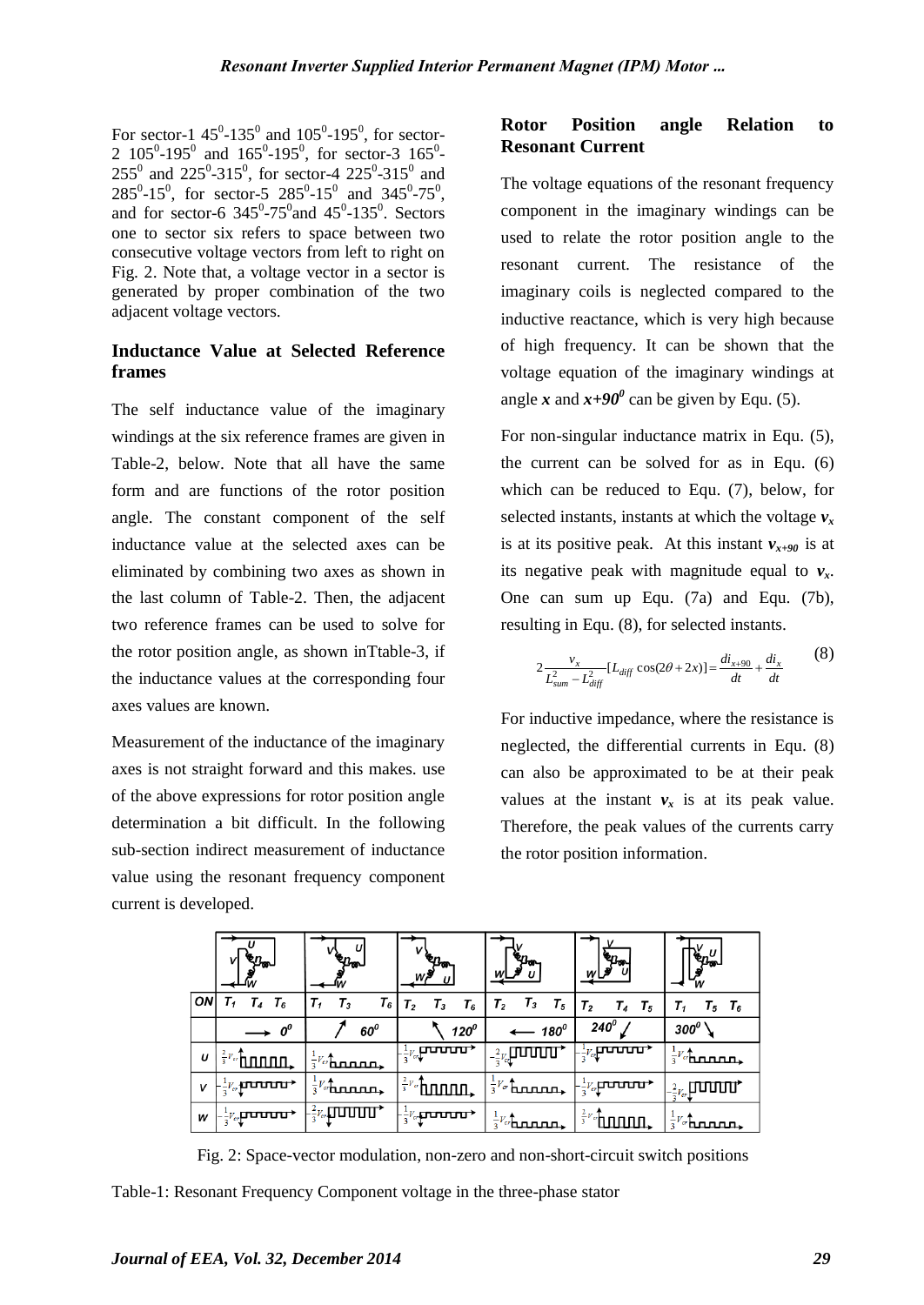# *Mengesha Mamo*

|             | $u_r$                              | $v_r$                                                              | $W_r$                              | Voltage across the two imaginary<br>windings         |                                                      | Reference<br><b>Frame</b>       |
|-------------|------------------------------------|--------------------------------------------------------------------|------------------------------------|------------------------------------------------------|------------------------------------------------------|---------------------------------|
| $360^0/0^0$ | $\frac{2}{3}V_m \sin(\omega_r t)$  | $-\frac{1}{3}V_m \sin(\omega_r t)$                                 | $-\frac{1}{3}V_m \sin(\omega_r t)$ | $v_{45} = \frac{1}{\sqrt{2}} V_m \sin(\omega_r t)$   | $v_{135} = -\frac{1}{\sqrt{2}} V_m \sin(\omega_r t)$ | $45^0 - 135^0$                  |
| $60^0$      | $rac{1}{3}V_m \sin(\omega_r t)$    | $rac{1}{3}V_m \sin(\omega_r t)$                                    | $-\frac{2}{3}V_m \sin(\omega_r t)$ | $v_{105} = \frac{1}{\sqrt{2}} V_m \sin(\omega_r t)$  | $v_{195} = -\frac{1}{\sqrt{2}} V_m \sin(\omega_r t)$ | $105^0 - 195^0$                 |
| $120^0$     | $-\frac{1}{3}V_m \sin(\omega_r t)$ | $rac{2}{3}V_m \sin(\omega_r t)$                                    | $-\frac{1}{3}V_m \sin(\omega_r t)$ | $v_{165} = \frac{1}{\sqrt{2}} V_m \sin(\omega_r t)$  | $v_{255} = -\frac{1}{\sqrt{2}} V_m \sin(\omega_r t)$ | $165^0 - 255^0$                 |
| $180^0$     | $-\frac{2}{3}V_m \sin(\omega_r t)$ | $\frac{1}{3}V_m \sin(\omega_{rf}t)$                                | $rac{1}{3}V_m \sin(\omega_{rf}t)$  | $v_{-135} = \frac{1}{\sqrt{2}} V_m \sin(\omega_r t)$ | $v_{-45} = -\frac{1}{\sqrt{2}} V_m \sin(\omega_r t)$ | $225^0 - 315^0$                 |
| $240^0$     |                                    | $-\frac{1}{3}V_m \sin(\omega_r) - \frac{1}{3}V_m \sin(\omega_r t)$ | $\frac{2}{3}V_m \sin(\omega_r t)$  | $v_{-75} = \frac{1}{\sqrt{2}} V_m \sin(\omega_r t)$  | $v_{15} = -\frac{1}{\sqrt{2}} V_m \sin(\omega_r t)$  | $285^0\textrm{-}15^0$           |
| $300^0$     | $\frac{1}{3}V_m \sin(\omega_r t)$  | $-\frac{2}{3}V_m \sin(\omega_r t)$                                 | $\frac{1}{3}V_m \sin(\omega_r t)$  | $v_{-15} = \frac{1}{\sqrt{2}} V_m \sin(\omega_r t)$  | $v_{75} = -\frac{1}{\sqrt{2}} V_m \sin(\omega_r t)$  | $345^{\rm 0}\hbox{-}75^{\rm 0}$ |

Table 2: Self inductance at the selected axes

| Axis      | Self inductance                                             | Axis      | Self inductance                                                   | Variable<br>part<br>οt                                                 |
|-----------|-------------------------------------------------------------|-----------|-------------------------------------------------------------------|------------------------------------------------------------------------|
|           |                                                             |           |                                                                   | inductance                                                             |
| $45^0$    | $L_{s45}(\theta) = L_{sum} - L_{diff} \cos(2\theta + 90)$   | 135       | $L_{s135}(\theta) = L_{sum} - L_{diff} \cos(2\theta + 90 + 180)$  | $L_{s45}(\theta) - L_{s135}(\theta) = 2L_{diff} \sin(2\theta)$         |
| $105^{0}$ | $L_{s105}(\theta) = L_{sum} - L_{diff} \cos(2\theta + 210)$ | $195^{0}$ | $L_{s195}(\theta) = L_{sum} - L_{diff} \cos(2\theta + 210 + 180)$ | $L_{s105}(\theta) - L_{s195}(\theta) = -L_{diff} \cos(2\theta + 210)$  |
| $165^0$   | $L_{s165}(\theta) = L_{sum} - L_{diff} \cos(2\theta + 330)$ | $255^0$   | $L_{s135}(\theta) = L_{sum} - L_{diff} \cos(2\theta + 330 + 180)$ | $L_{s165}(\theta) - L_{s135}(\theta) = -2L_{diff} \cos(2\theta + 330)$ |
| $225^{0}$ | $L_{s-135}(\theta) = L_{sum} - L_{diff} \cos(2\theta + 90)$ | $315^{0}$ | $L_{s-45}(\theta) = L_{sum} - L_{diff} \cos(2\theta + 90 + 180)$  | $L_{s-135}(\theta) - L_{s-45}(\theta) = 2L_{diff} \sin(2\theta)$       |
| $285^0$   | $L_{s-75}(\theta)=L_{sum}-L_{diff}\cos(2\theta+210)$        | $15^0$    | $L_{s15}(\theta)=L_{sum}-L_{diff}\cos(2\theta+210+180)$           | $L_{s-75}(\theta) - L_{s15}(\theta) = -L_{diff} \cos(2\theta + 210)$   |
| $345^0$   | $L_{s-15}(\theta) = L_{sum} - L_{diff} \cos(2\theta + 330)$ | $75^0$    | $L_{s75}(\theta) = L_{sum} - L_{diff} \cos(2\theta + 330 + 180)$  | $L_{s-15}(\theta) - L_{s75}(\theta) = -2L_{diff} \cos(2\theta + 330)$  |

Table 3: Rotor position extraction from self inductance of imaginary windings

| Secto | Rotor angle equation                                                                          | Definition                                               | Secto | Rotor angle equation                                                                                                                      | Definition                                              |
|-------|-----------------------------------------------------------------------------------------------|----------------------------------------------------------|-------|-------------------------------------------------------------------------------------------------------------------------------------------|---------------------------------------------------------|
|       |                                                                                               |                                                          |       |                                                                                                                                           |                                                         |
|       | $\theta = \frac{1}{2} \tan^{-1}(\frac{\cos(210^0)}{x_1 + \sin(210^0)})$                       | $x_1 = \frac{L_{S105} - L_{S195}}{L_{S45} - L_{S135}}$   | IV    | $\theta = \frac{1}{2} \tan^{-1} \left( \frac{\cos(210^0)}{x_4 + \sin(210^0)} \right)$                                                     | $x_4 = \frac{L_{S-75} - L_{S15}}{L_{S-135} - L_{S-45}}$ |
| Н     | $\theta = \frac{1}{2} [\tan^{-1}(\frac{\cos(120^\circ) - x_2}{\sin 120^\circ}) - 120^\circ]$  | $x_2 = \frac{L_{S165} - L_{S135}}{L_{S105} - L_{S195}}$  |       | $\theta = \frac{1}{2} [\tan^{-1}(\frac{\cos(120^0 - x_5)}{\sin(120^0)}) - 120] \quad x_5 = \frac{L_{S-15} - L_{S75}}{L_{S-75} - L_{S15}}$ |                                                         |
| Ш     | $\theta = \frac{1}{2} \tan^{-1} \left( \frac{\cos(330^\circ)}{x_3 + \sin(330^\circ)} \right)$ | $x_3 = \frac{L_{S165} - L_{S135}}{L_{S-135} - L_{S-45}}$ | VI    | $\theta = \frac{1}{2} \tan^{-1} \left( \frac{\cos(330^\circ)}{x_6 + \sin(330^\circ)} \right)$                                             | $x_6 = \frac{L_{S-15} - L_{S75}}{L_{S45} - L_{S135}}$   |

$$
\begin{bmatrix} v_x \\ v_{x+90^0} \end{bmatrix} = \begin{bmatrix} L_{sum} - L_{diff} \cos(2\theta + 2x) & L_{diff} \sin(2\theta + 2x) \\ L_{diff} \sin(2\theta + 2x) & L_{sum} + L_{diff} \cos(2\theta + 2x) \end{bmatrix} \frac{d}{dt} \begin{bmatrix} i_x \\ i_{x+90^0} \end{bmatrix}
$$
(5)

$$
\frac{d}{dt} \begin{bmatrix} i_x \\ i_{x+90^0} \end{bmatrix} = \frac{1}{L_{sum}^2 - L_{diff}^2} \begin{bmatrix} L_{sum} + L_{diff} \cos(2\theta + 2x) & -L_{diff} \sin(2\theta + 2x) \\ -L_{diff} \sin(2\theta + 2x) & L_{sum} - L_{diff} \cos(2\theta + 2x) \end{bmatrix} \begin{bmatrix} v_x \\ v_{x+90^0} \end{bmatrix}
$$
(6)

$$
\frac{v_x}{L_{sum}^2 - L_{diff}^2} [L_{sum} + L_{diff} \cos(2\theta + 2x)] + \frac{v_x}{L_{sum}^2 - L_{diff}^2} [L_{diff} \sin(2\theta + 2x)] = \frac{di_x}{dt}
$$
(7a)

$$
\frac{v_x}{L_{sum}^2 - L_{diff}^2} [-L_{diff} \sin(2\theta + 2x)] + \frac{v_x}{L_{sum}^2 - L_{diff}^2} [-L_{sum} + L_{diff} \cos(2\theta + 2x)] = \frac{di_{x+90}}{dt}
$$
(7b)

# *30 Journal of EEA, Vol. 32, December 2014*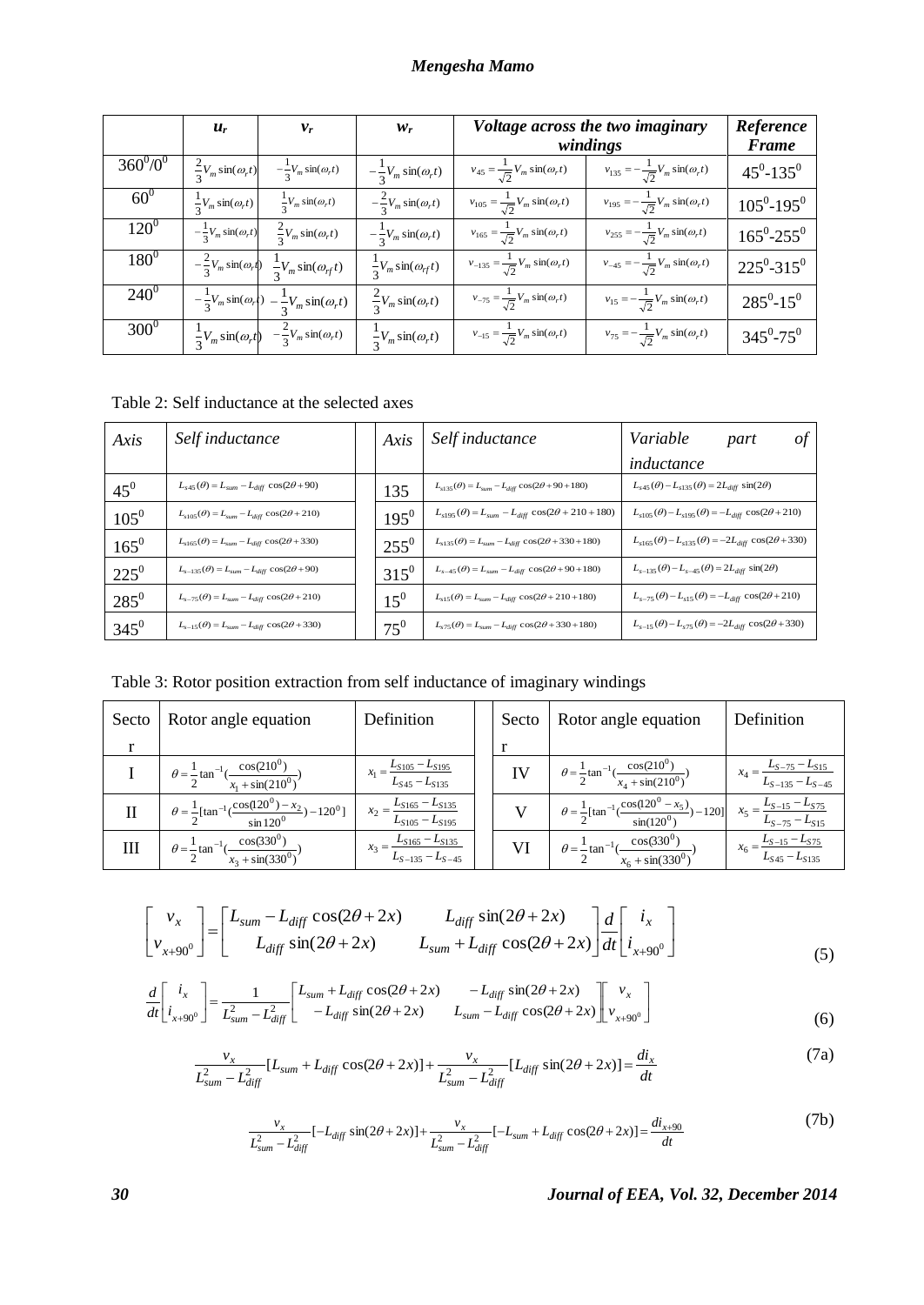

 $(a)$  (b)



Fig. 3: Rotor position extractions

- (a) Resonant frequency current modulated with rotor position angle
- (b) Upper inductance (Equ. (8) for *i45, i135, i105, i195*) of imaginary windings, middle constant part removed (Equ. (9)) and the last rotor position extracted per Equ. (10) and actual rotor position angle.

Furthermore, the peak of the currents is proportional to the integral of the absolute values of the currents. That is,  $\int_{0}^{T} |i_{x}| dt$ is proportional to peak of *ix*.

The rotor position information while the voltage vector is in sector-1:

 $\int_{t_4 s}^{t_4} |t_4| \, ds$  proportional to the peak of  $\frac{di_{45}}{dt}$  while is proportional to the peak of  $di_{135}$ . Similarly,  $\int_{i_{105}} d t$  is proportional to the peak of while  $\int_{1}^{T}$  is proportional to the peak of  $di<sub>195</sub>$ . From this argument Equ. (9) can be derived, where *K* is a constant. *T*  $i_{45}$  *dt* <sup>15</sup> proportional to the peak of  $\frac{m_{45}}{dt}$ 0 *di*<sup>45</sup> J *T*  $i_{135}$  *dt* is proportional to the peak of  $\frac{a_{13}}{dt}$ 0 *di*<sup>135</sup> *T*  $i_{105}$  dt 0  $\frac{di_{105}}{dt}$  while  $\int_{0}^{T}$  $i_{195}$  dt 0 195 *dt*

$$
\int_{0}^{T} |i_{45}| dt - \int_{0}^{T} |i_{135}| dt = KL_{diff} \sin 2\theta
$$
\n(9a)

$$
\int_{0}^{T} |i_{105}| dt - \int_{0}^{T} |i_{195}| dt = KL_{diff} \cos(2\theta + 210)
$$
\n(9b)

From these two equations the rotor position angle,  $\theta$  can be solved resulting in Equ. (10). The expression for the rotor angle position in the other sectors can be written similarly using the symmetry of the three-phase motors.

Integrations of the resonant frequency component currents, shown in the equation, need not be evaluated. Instead, they can be estimated by moving average of absolute value of the currents over one period. This simplifies the implementation of the technique.

$$
\theta = \frac{1}{2} \tan^{-1} \left( \frac{\cos(210^0)}{T} \right)
$$
  

$$
\frac{\int_{0}^{T} |i_{105}| dt - \int_{0}^{T} |i_{195}| dt}{\int_{0}^{T} |i_{45}| dt - \int_{0}^{T} |i_{135}| dt} + \sin(210^0)
$$
  
(10)

Equ. (10) doesn't incorporate the motor parameters also. This results in the parameter insensitivity of the rotor position extraction technique.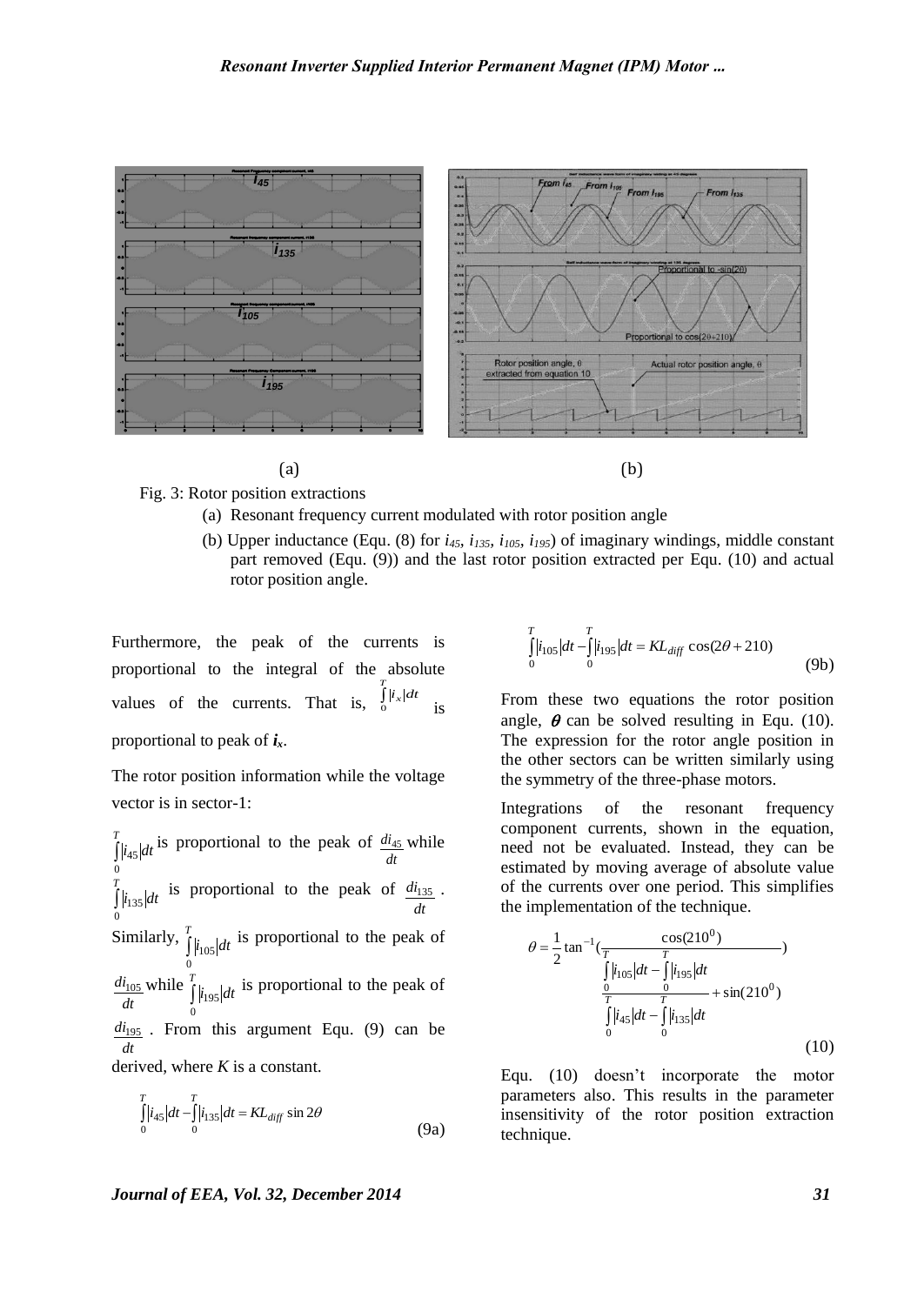#### **SIMULATION RESULT**

The rotor position extraction technique proposed is simulated for an IPM motor with  $L_d/L_a$  ratio of 2. The resonant frequency is selected to be 20 kHz. In Fig. 3a, resonant component current resolved to the axes at  $45^{\circ}$ ,  $135^{\circ}$ ,  $105^{\circ}$ , and  $195^{\circ}$ are shown (from top to down) as the rotor rotates for two cycles. In (b) the upper curves demonstrates the self-inductance curve, Equ. (7), while the middle curve is from Equ. (9a) and (9b). The last two curves are the actual rotor position angle and the extracted rotor position angle. The actual rotor position angle varies between 0 and  $2\pi$  while the extracted rotor position angle value varies between  $\pi/4$  and –  $\pi/4$ .

#### **CONCLUSION**

This work has demonstrated that the rotor position information can be extracted from the saliency of an IPM motor and resonant frequency component current in the stator winding. The extraction technique is easy for practical implementation and is insensitive to parameter variation.

Probable challenge in the implementation is the need for two analogue-to-digital converters of high sampling frequency to sample the currents of two-phases. The sampling frequency should be at least two times the resonant frequency.

#### *Future Work*

The researchers are working on the complete modeling and simulation with sensorless feedback speed control of IPM motor to report in the final paper plus its experimental investigation.

#### **REFERENCES**

- [1**]** Devid Saltiveri, Antony Arias "*Sensorless Control of Surface Mounted Permanent Magnet Synchronous Motors Using Matrix Converters*", Electric Power Quality and Utilization Journal Vol. X, No. 1, 2006
- [2] Jung-Ik Ha, and others, "*Sensorless Rotor Position Estimation of an Interior Permanent-Magnet Motor From Initial States*", IEEE Transaction on Industry Application, Vol. 39, NO. 3, May/June 2003 761
- [3] Fang Z. Peng and Donald J. Adams, "*An auxiliary Quasi-Resonant Tank Soft-Switching Inverter*", Oak Ridge National Laboratory, Oak Ridge Tennessee 37831- 8038
- [4] Mengesha Mamo &others, "*Novel Rotor Position Extraction Based on Carrier Frequency Component Method (CFCM) Using Two Reference Frames for IPM Drives*", IEEE transaction on Industrial Electronics, Vol. 52 No. 2, April 2005.
- [5] Zhenyue Hong, "*DC-voltage link resonant inverters*", Department of Electrical and Electronic Engineering University of Canterbury, New Zealand
- [6] Kalyan Kumar Halder, Naruttam Kumar Roy and B.C. Ghosh, "*Position Sensorless Control for an Interior Permanent Magnet Synchronous Motor SVM Drive with ANN Based Stator Flux Estimator*" International Journal of Computer and Electrical Engineering, Vol. 2, No. 3, June, 2010